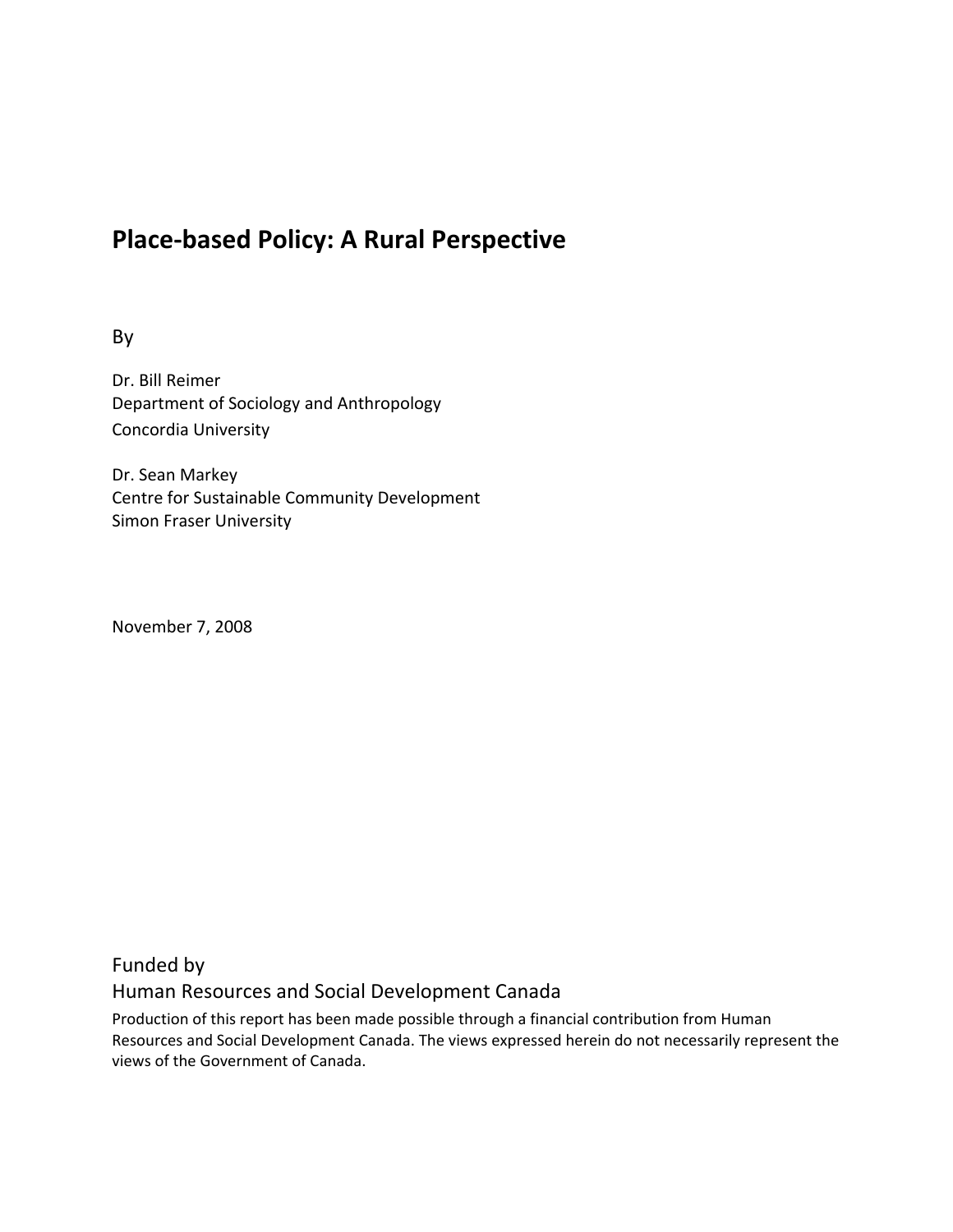#### Table of Contents

Appendix A: Annotated list of key references

#### Acknowledgements

We would like to thank our research assistants, who contributed hours of effort and great insights to the development of this project:

Shirah Milgram, Department of Sociology and Anthropology, Concordia University Walter Goettlich, Department of Sociology and Anthropology, Concordia University Charlene Ponto, Centre for Sustainable Community Development, Simon Fraser University Sarena Talbot, Centre for Sustainable Community Development, Simon Fraser University ... and Trina McKinlay, NRE Project Administrator who kept us financially on track.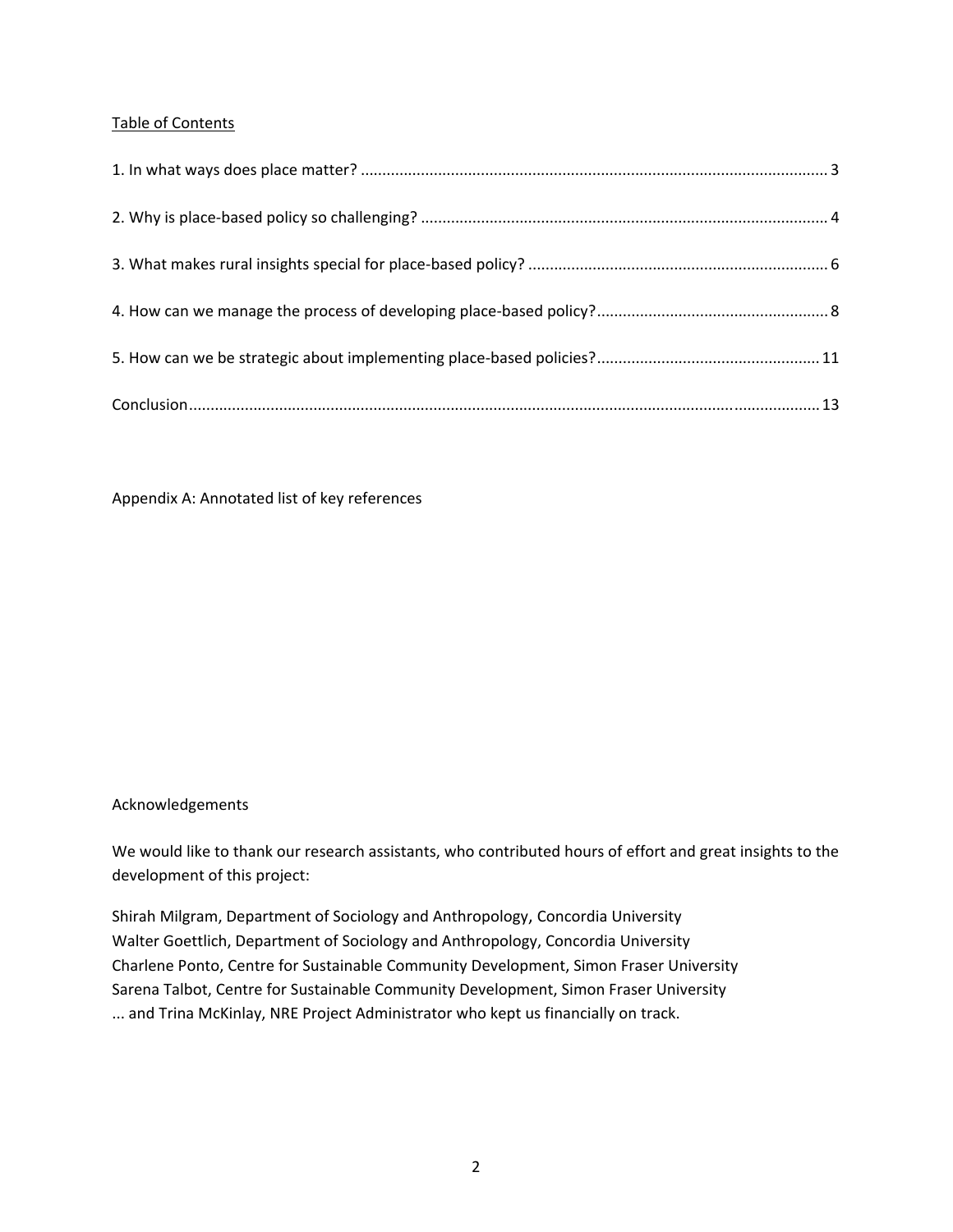## **Place‐based Policy: A Rural Perspective**

Bill Reimer and Sean Markey

This annotated bibliography provides insights for place‐based policy emerging from rural‐focused research. We did not limit our scan to rural research, however, since the topic does not lend itself to a strong rural-urban division. Instead, we have included several references which set the stage for placebased policy in general – so long as they are relevant to the special characteristics of rural places. In addition, we have not included many useful discussions on the meaning and measurement of rural in general, preferring to highlight those which address the special relevance of rural to issues of place.

This brief introduction will guide you to some of the key insights we gained from this review of the literature. It reflects our understanding of the relevance of place from a rural point of view but should be used as a stimulus and invitation to explore the literature yourself. We have organized it in terms of a number of questions that directed our reflections on the material. Our responses to those questions provide a starting point for your own exploration of the literature. As is so often the case, there are many ways to read and organize such rich material. We hope you will enjoy the journey as much as we have.

#### **1. In what ways does place matter?**

- Recognizing local assets
- Providing services in place
- Governance of place
- Identities formed in place

There are many responses to this question to be found in the literature.

Our **assets** occur in *places*, for example. In Canada this should be most obvious with respect to our natural resources since patterns of settlement have always reflected the geography of natural resources from fish, timber, fertile soil, mineral, and climate, to the oceans, rivers, and lakes that have structured the ways we get to those resources (Innis, 1995). As we redefine our understanding and identification of assets, the relevance of place changes. This is reflected in population shifts as our interests moved from fish to fur to grain and it continues to influence our choices as we recognize new asset values of our natural vistas, heritage, knowledge, and global climate. Each of these has particular significance for unique places and each of them would be jeopardized if our policies did not take their place‐related characteristics into account. We are reminded by many authors that assets are more than natural or physical phenomenon, however.

Our **services** are delivered in *places*. Health, education, justice, welfare, and sectoral policies are all applied in specific places to name a few. A general policy for improving cardiac response times and treatment, for example, is inevitably faced with the greater distances in rural areas, the availability of specialists (or lack of specialists) in particular places, and the local priorities and capacities for ambulance or fire prevention services. Each of these is especially pertinent in rural areas. Similarly, education policies for job-sensitive training are particularly ineffective if the jobs chosen do not reflect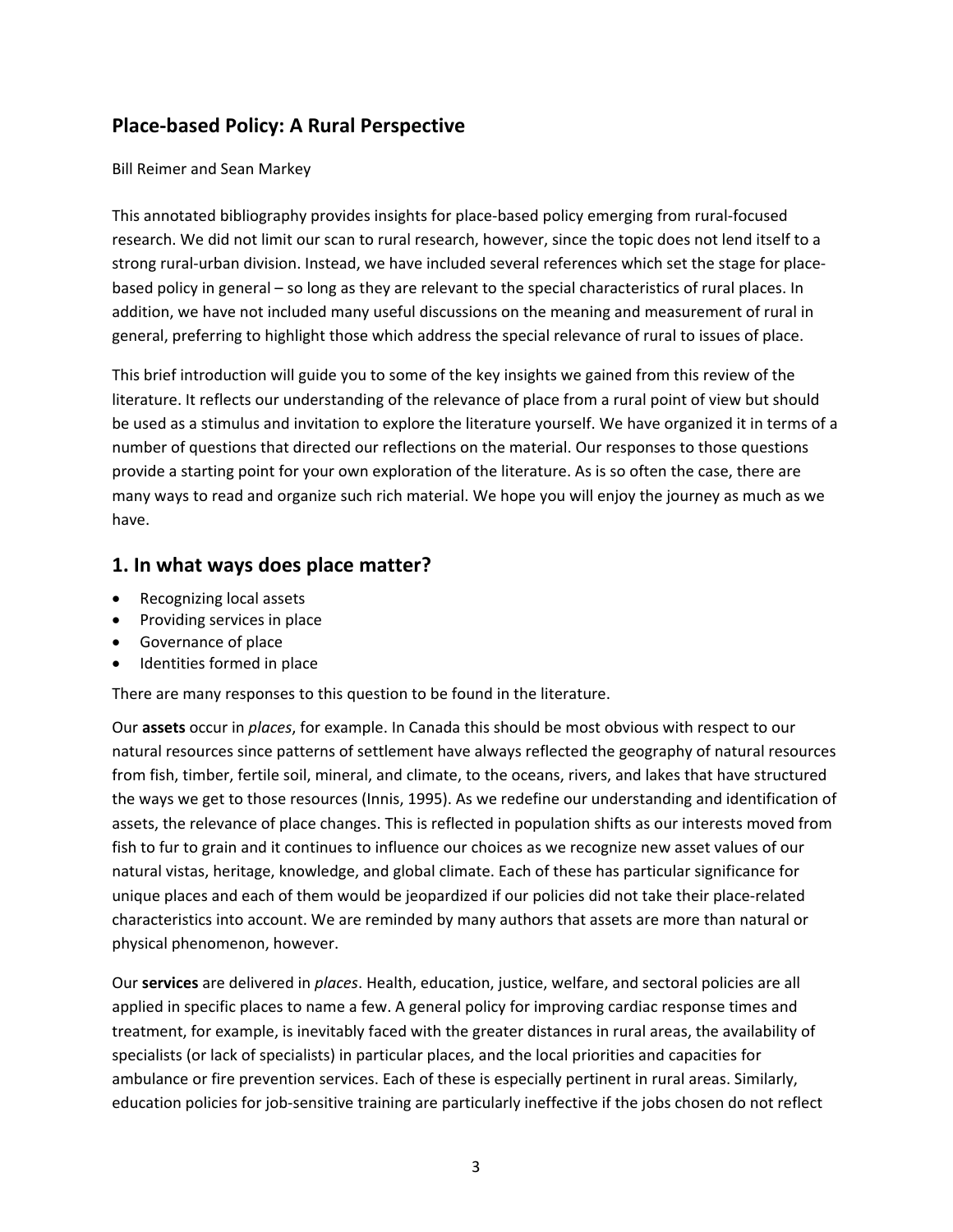an appropriate balance of general and local demands. Both health and education policies are jeopardized if the related personnel are not 'in place' or burnt out from local needs (Halseth & Ryser, 2006). Without accommodating such local conditions in policy and program development, the policies will fail.

Our **governance** occurs in *places* – in the city halls, boardrooms, and kitchens of our communities. Although we may assume that all boardrooms or kitchens are the same, many of the case studies found in the literature remind us this is not always so. Some towns have no boardrooms, so discussions about buying, selling, and strategy must take place in coffee shops or legion halls – without the usual communication and fiscal infrastructure of corporate offices. Policies that assume similar resources for small places and large are bound to put the small ones at a disadvantage. The social networks and institutions that lie at the base of our governance are also a reflection of their place. In rural areas, the networks tend to be more informal, for example, with less specialization of roles and more constrained by communication and transportation infrastructure (Jacob *et al.*, 2008; Jean, 2006). Governance structures that do not recognize this diversity and resistance to mobility are liable to be relatively inefficient in their inclusion, implementation, and accountability.

Our **identities** are also formed and reinforced in *places*. Globalization and mass culture have not eliminated the importance of family, ethnic, cultural, and local ties for peoples' understanding of the world and their place in it (Swanson, 2001b; Castells, 2004). The tragic failures of Canadian Aboriginal integration and community relocation programs, and the tenacity of many rural communities in the face of economic decline provide strong testament to the strength of these identity‐based processes. It is reinforced by the extensive research on adolescent suicide in rural areas – research that demonstrates the intimate connection among place‐based narratives, identity sustainability, and personal and community capacities (Chandler *et al.*, 2003). Policies that fail to recognize how places and people‐in‐ places form an important basis for our sense of self, view of the world, and our capacity to act in it, are liable to undermine the social and human capital on which those policies rely.

## **2. Why is place‐based policy so challenging?**

- Policy rooted in individualism
- Sectoral organization of government
- Economic restructuring
- Definitional obscurity
- Confusion of location‐sensitive and place‐based policies

Policies, by necessity, are formulated in general terms. In modern governments, they guide the organization and actions of large bureaucracies to effectively reach desirable outcomes in a complex environment. As such, they not only reflect the heritage of values and goals we have inherited from those who came before, but they provide a strong justification for the institutions constructed in their development and the interests they serve. Changing the policy focus, therefore, not only means changes in the formulation of those policies, but also a challenge to the understandings and frameworks on which they are based and the institutional structures they reinforce. Understanding that heritage, therefore, is important to enacting rational transformations where necessary. A variety of factors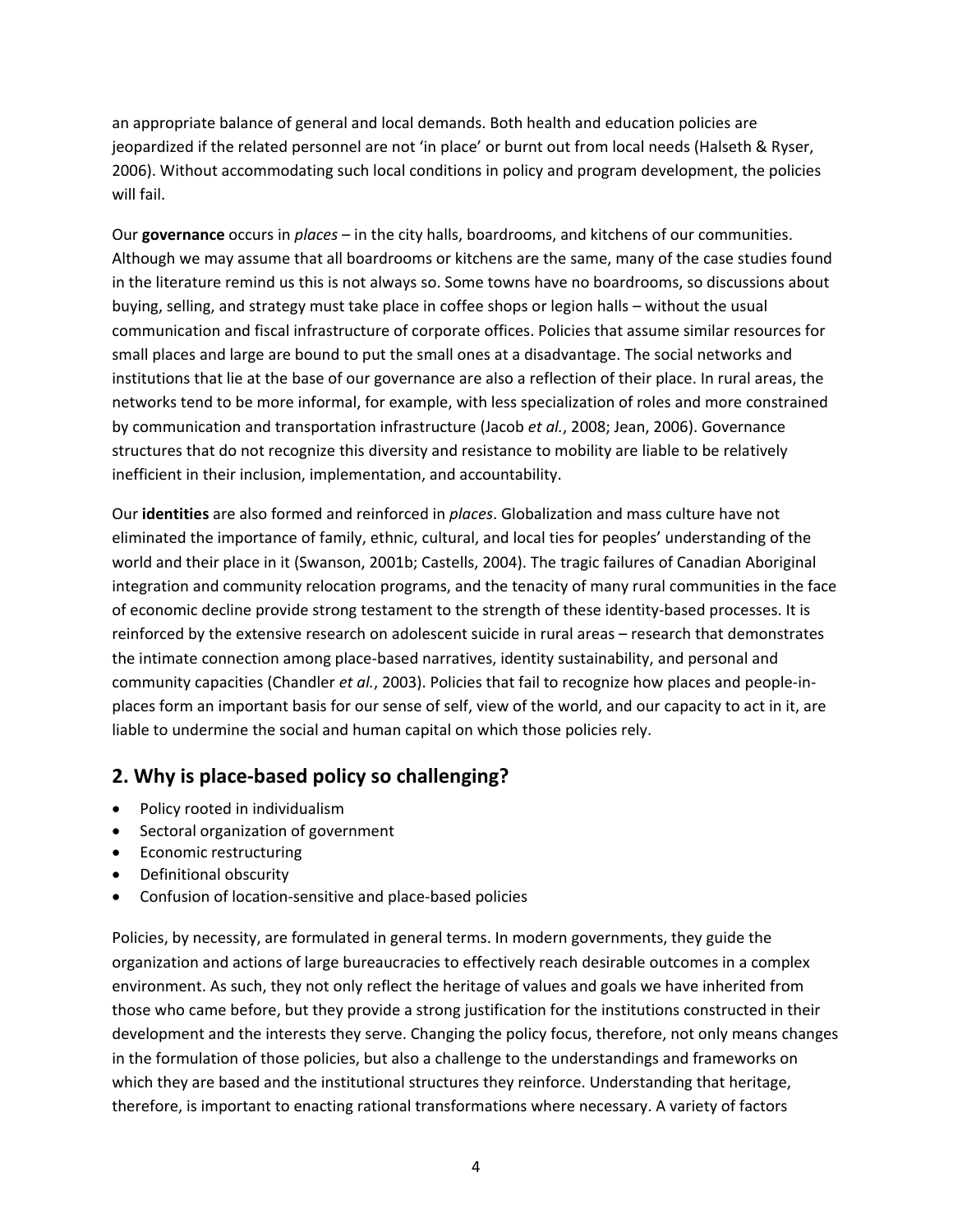identified in the literature help to understand the shifts in policy focus and the overall challenges of adopting place‐based approaches.

First, most of Canadian public policy is rooted in long traditions of individualism. Our institutions reflect it in their focus on individual rights, commitment to private property, and individual freedom (Marchak, 1988). We even treat private corporations as legal *persons* in many aspects of corporate law. Place‐ based perspectives, like community‐focused ones, are a challenge to this system since they create the possibility of geographically defined places acquiring rights that might supersede those of individuals in general (Bradford, 2004). Our history of dealing with claims for Québec separation, Aboriginal self‐ government, multiculturalism, and 'reasonable accommodation' have made Canadian governments wary of relaxing the focus on individuals over collectivities.

Second, place-based policies challenge the institutional structures of most of our governments. Sectoral divisions based on natural resources (agriculture, forestry, fishing, and mining) have kept policy‐makers apart where inter‐sectoral issues arise. This is matched by the institutional separation of social concerns (employment, welfare, health, education, justice), thereby making it difficult to recognize and act where they converge and conflict.

Most of this convergence occurs in *places* and where the vitality and social cohesion of places is important. Managing and developing places involves wrestling with issues that include multiple sectors and social issues – and as the research literature suggests – will only be successful if the resulting complexity is recognized and addressed. This is one of the main reasons that the role of place in policy development and implementation has become an important concern today. It is no surprise, therefore, that social cohesion and place‐based policy have arisen in tandem within European policy (OECD, 2006).

Third, a key structural challenge to the adoption of place‐based development concerns overall patterns of economic restructuring. Economic restructuring impacts rural communities in two fundamental ways. First, the demand for increasing flexibility in industrial production systems has deconstructed the trilateral industry‐labour‐government agreements that facilitated large scale development and high wages in rural areas during the post-war period. This trend, combined with the labour-shedding properties of technological advancement in all forms of production, have severely impacted rural communities since they tend to be less economically diverse and more reliant on the resource sector (Bollman, 2007). Second, the nature of competitiveness in the new economy now demands high quality services and infrastructure amenities (Markusen and Glasmeier, 2008). Kitson *et al.* (2004: 992) provide a straightforward definition of territorial competitiveness, "as the success with which regions and cities compete with one another in some way – over market share or capital and workers." New approaches to competitiveness place an added burden on the capacity of communities and regions to construct high quality and flexible forms of infrastructure (OECD, 2006). From a rural perspective, the capacity of communities to respond to the amenity and other infrastructure demands of the new economy (in terms of attracting and retaining both capital and labour) is limited (Markey *et al.*, 2006; Bryant and Joseph, 2001).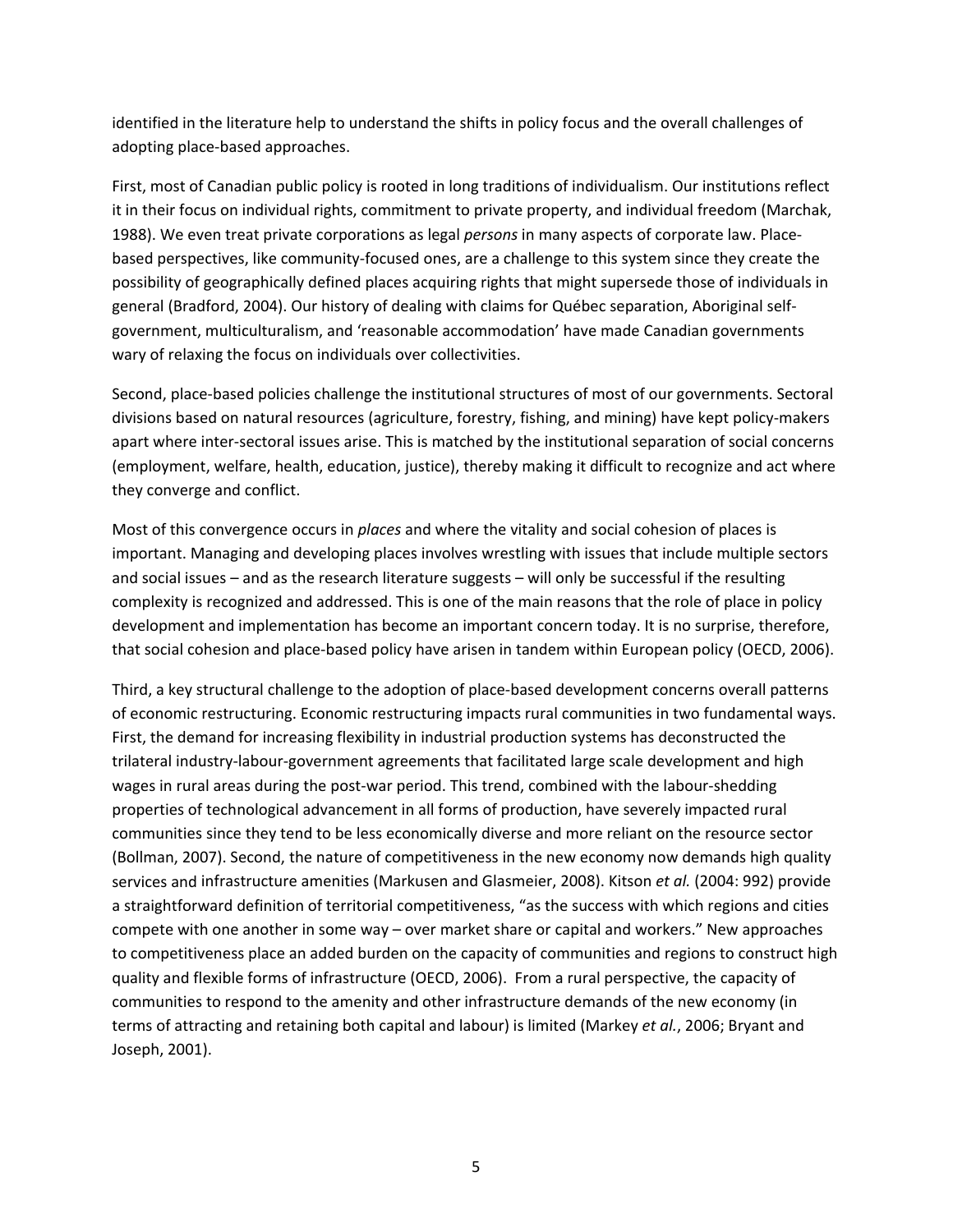Fourth, the definitional obscurity and diversity of literature dealing with place‐based approaches exacerbates much of the suspicion with which place‐based policies are treated (Blank, 2005). For some authors, it is used in a descriptive way – identifying the special characteristics of particular locations and the ways in which general policies may relate to them. For others, 'place' is considered as one of a number of driving factors in the production or maintenance of poverty, unemployment, or some other outcome. Still others treat it as a rallying cry for building local capacity or power in the face of changes and challenges.

Finally, Kraybill and Kilkenny (2003) point to a confusion of location‐sensitive and place‐based policies as a barrier to implementation. They identify how separating them can help to clarify some of this confusion. Place‐based policies are those where the "location of the beneficiary is a key criterion for eligibility" whereas location‐sensitive ones are those where general policies are "tailored to local conditions". They argue that location‐sensitive policies are largely non‐controversial – with virtually full agreement among theorists that local conditions must be considered when general policies are implemented. Provision of a person‐based policy such as universal health care, for example, must accept the fact that local conditions will influence the nature of the services offered, their location, and provision. In each case, the objective is to ensure the services are equally accessible to each person.

Place‐based policies, on the other hand, target locations – accepting the principle that different places will receive different levels of services or resources. They may even be part of people‐based policies where local conditions significantly undermine equity for individuals. Health care policies, for example, frequently provide special services to remote locations in recognition of the place-related challenges they face in delivering people‐based policies. People and place‐based policies are not incompatible.

There are, however, conditions where locations themselves may be the objects of policy. Kraybill and Kilkenny (2003) identify four circumstances of market failure where place‐based responses may be justified: where product differentiation is desirable, where social group characteristics benefit individuals in their local vicinity (positive spatial externalities), where knowledge spillovers occur, and where national efficiency might be improved. Other social scientists add the consideration of placerelated power relations and identity to this list.

There are only a few studies which explicitly include separate measures of individual and place or locational effects within the same study. In most cases they focus on poverty or employment as the primary outcomes – reflecting the economic focus of most of the authors. These studies reinforce the perspective that both individual and place‐level factors play a part in producing those outcomes, but so far provide little elaboration of the processes by which this occurs. This is clearly an area for further research since the elaboration of the interaction of individual and place characteristics will go a long way to getting the right balance of policy initiatives.

#### **3. What makes rural insights special for place‐based policy?**

- Rural is not the same as "not urban"
- The rural condition
- Rural capacity: pros and cons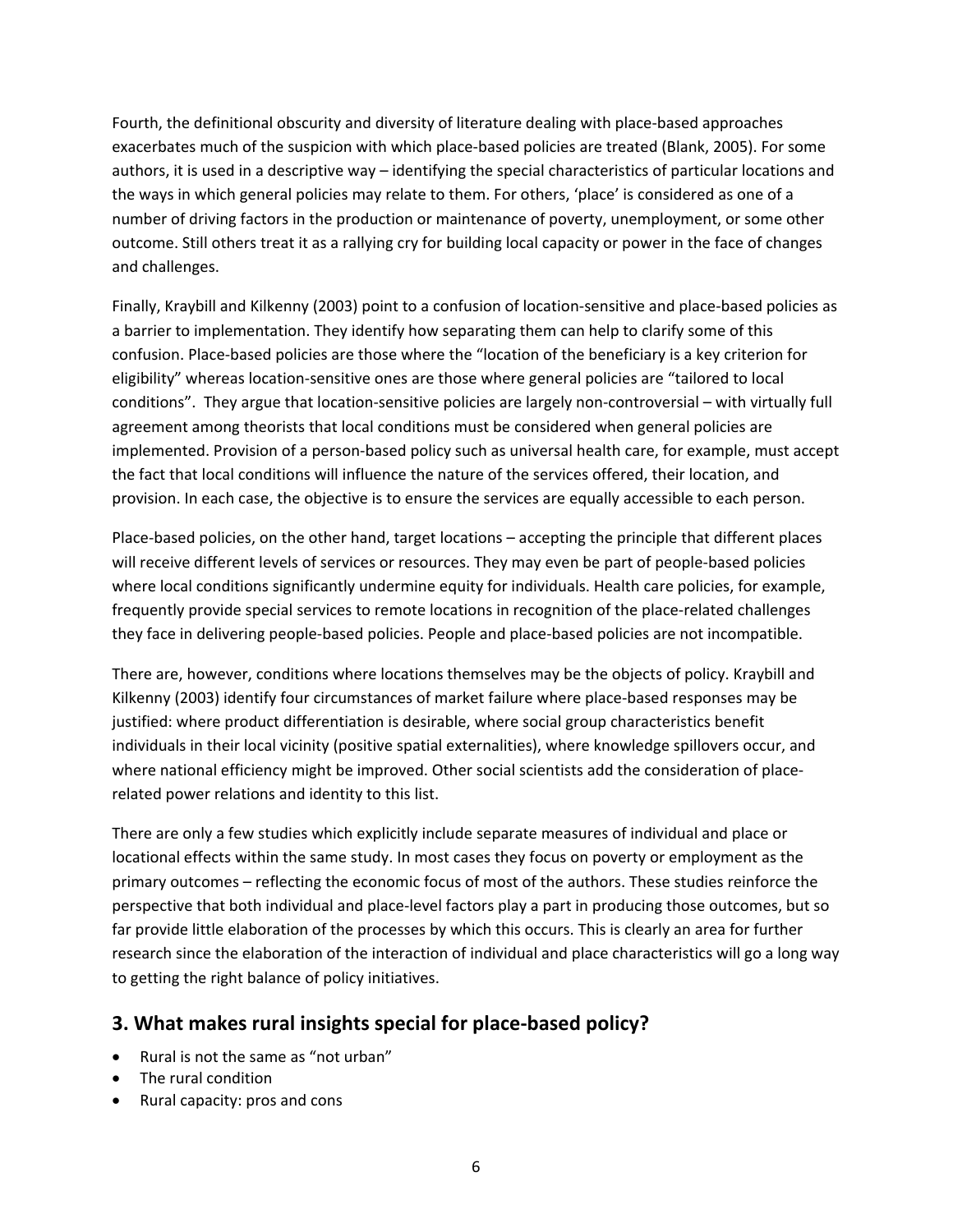#### • Social cohesion

In Canada, much of the debate regarding place‐relevant policy has emerged from a focus on urban centres. However, there is much to be learned from the extensive work looking at rural areas – often providing insights about place that are significant for both urban and rural‐focused discussions.

Distance, density, institutions, social norms, populations, and heritage are different within rural as opposed to urban areas. This has meant that rural researchers have been particularly sensitive to the way in which the economy, employment, labour, and services have been modified by the extra demands on transportation, networks, and capacity within these regions. It is manifested in a number of ways within the literature.

First, rural characteristics have led to concerns about the negative impacts of general policies when they are not appropriately adapted for rural and remote regions (Fluharty, 2002). This is most apparent with respect to health, education, and justice services. Rural research has documented the impacts of population‐based approaches to the allocation of health and education services, for example, both with respect to outcomes for access to these services and to the local actions which have emerged in response to them (Hanlon and Halseth, 2005). Researchers have shown how the provision of these basic services is more than an issue of access, but in the context of small towns it undermines community resiliency to changing economic conditions, social cohesion, and capacity. This research makes some of the strongest cases for the interdependency of policies in place – and thereby serves as a key rationale for place‐based policy itself.

In the USA much of this literature focuses on the way in which these effects are reflected in poverty. Poverty and employment are clearly related to human capital, it seems, but it is also responsive to community and regional characteristics that are independent from these individual level effects. Partridge and Rickman (2008), for example show how peer effects, economic‐role models within the region, and knowledge spillover effects appear to have a positive impact on poverty and employment. Several of these types of effects are best addressed by policies directed to places over people.

The inevitable conflagration of multiple processes in rural communities and regions has also made their interdependence visible in spite of our institutional divisions. In many of these towns, for example, the local business-person may also serve in the volunteer fire department, municipal council, and church. The specialization of roles found in larger centres that creates barriers to inter‐departmental collaboration is missing under these circumstances, thereby making challenges and opportunities visible that would otherwise go unnoticed. Much of our research in the new Rural Economy Project (http://nre.concordia.ca) has documented how multiple roles facilitate innovation in economic and social action (Devarennes, 2006). In many cases, this includes innovation in the mixing of resources from various institutional programs that cut across their traditional jurisdictions (Halseth & Ryser, 2006).

Rural communities also provide a rich source of information regarding the role of place and identity formation. Many of them are steeped in a history of cultural homogeneity which drives much of the collective resiliency and individual capacity (Matthews & Young, 2005). We also know how this history may just as easily foster dependency and despondency. Understanding the conditions contributing to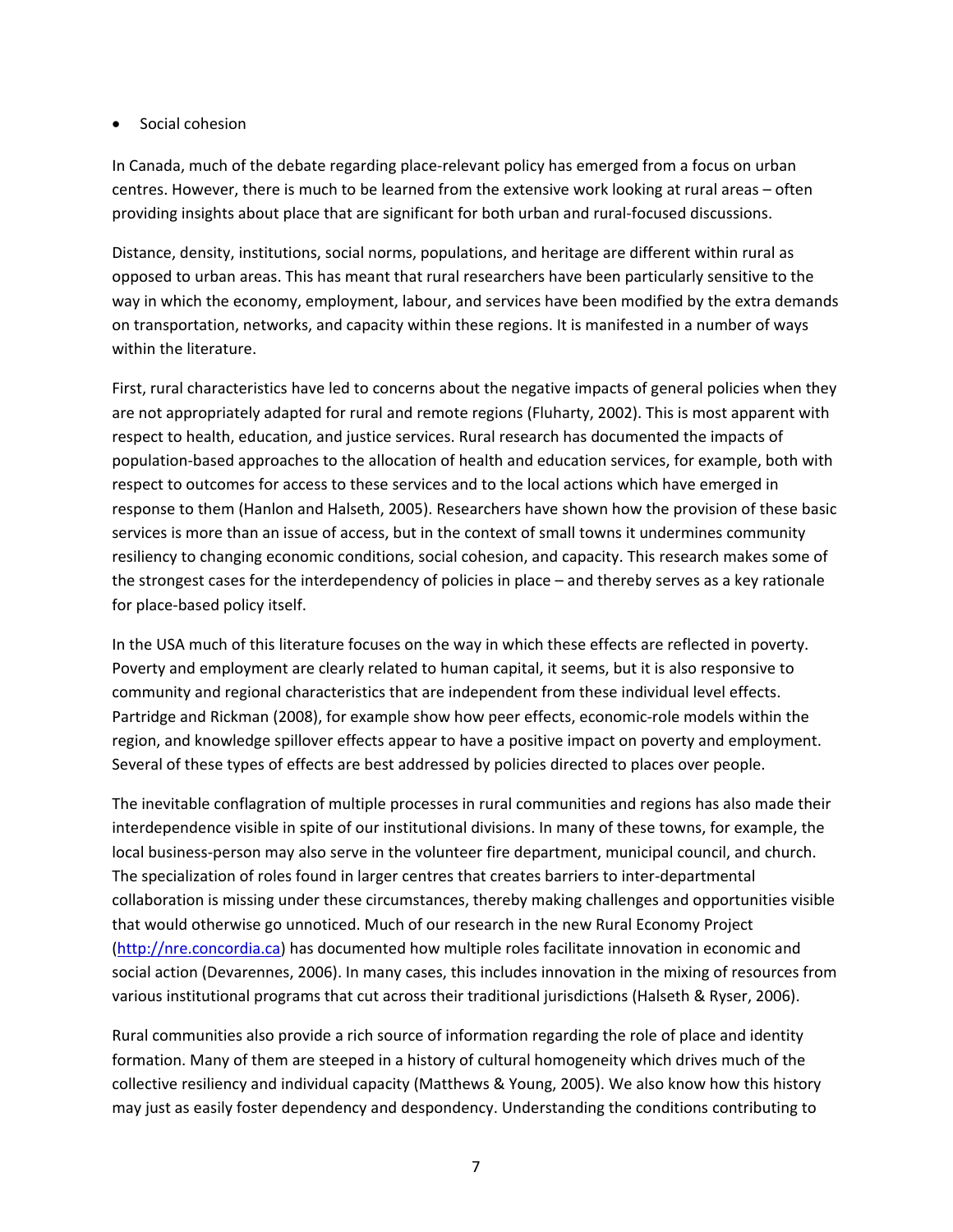each of these will not only inform us about the rural context, but is likely to be extremely valuable for identifying processes which operate in all social contexts. Research related to community, place, and identity has already informed us about the importance of place for suicide, social networks, social capital, and social cohesion – all elements of policy consideration that go far beyond the rural context.

#### **4. How can we manage the process of developing place‐based policy?**

- Access the rural context
- Re‐conceptualize local assets
- Find the right scale
- Adopt appropriate roles for senior governments

A place focus increases and expands access: access to local assets and configurations, access to local governance structures, access to local services, access to local forms of entrepreneurship, and access to local commitment and motivation. This is reflected in the literature regarding the importance of local knowledge about all these elements (Pezzini, 2001). Harnessing local knowledge of place and priorities produces efficiencies in the policy process and helps to ensure the appropriateness of selected interventions.

Allowing local knowledge to drive the policy process represents a realignment of control within the policy process. Senior governments may maintain budgetary control and forge the necessary regulatory and facilitative frameworks to guide the policy process, however, place-based policy demands that local initiatives drive the organization of inter‐institutional relations (Markey, *et al.,* 2005). In this way, a territorial focus allows for a harmonization of different policy areas based upon local priorities and assets, rather than isolated departments working independently (at best) or at cross purposes (at worst).

Adopting a place‐based approach facilitates the identification and re‐conceptualization of rural assets in new and innovative ways. This may refer to natural resources, but it also includes human, social, cultural, and environmental assets that can be recombined and redirected in response to changes at local, regional, national, or international levels. Identifying or redefining those assets is a key first step (Pezzini, 2001).

In a context where competitive advantage has become more important than comparative advantage and where complexity and change predominate, the ability to reassess local assets is critical. Urban areas do not have a monopoly on this capacity. Rural research illustrates numerous ways in which local community groups redefine and reorganize their forests, products, and social networks to meet changing conditions and opportunities. Most of this recognition could not be done from a distance. In Matawa, it was a local entrepreneur who redefined the waste cores from a plywood mill as valuable inputs for a business manufacturing bowling pins. In Cap à l'Aigle, it was the local municipal council who recognized the local liliac club as a basis for an annual festival, and it was the local citizens in Warner who realized they could turn their unoccupied arena into an international hockey school for girls. In all these cases, it was the local knowledge about the place, the people, the assets, and the networks in it which lay the basis for success.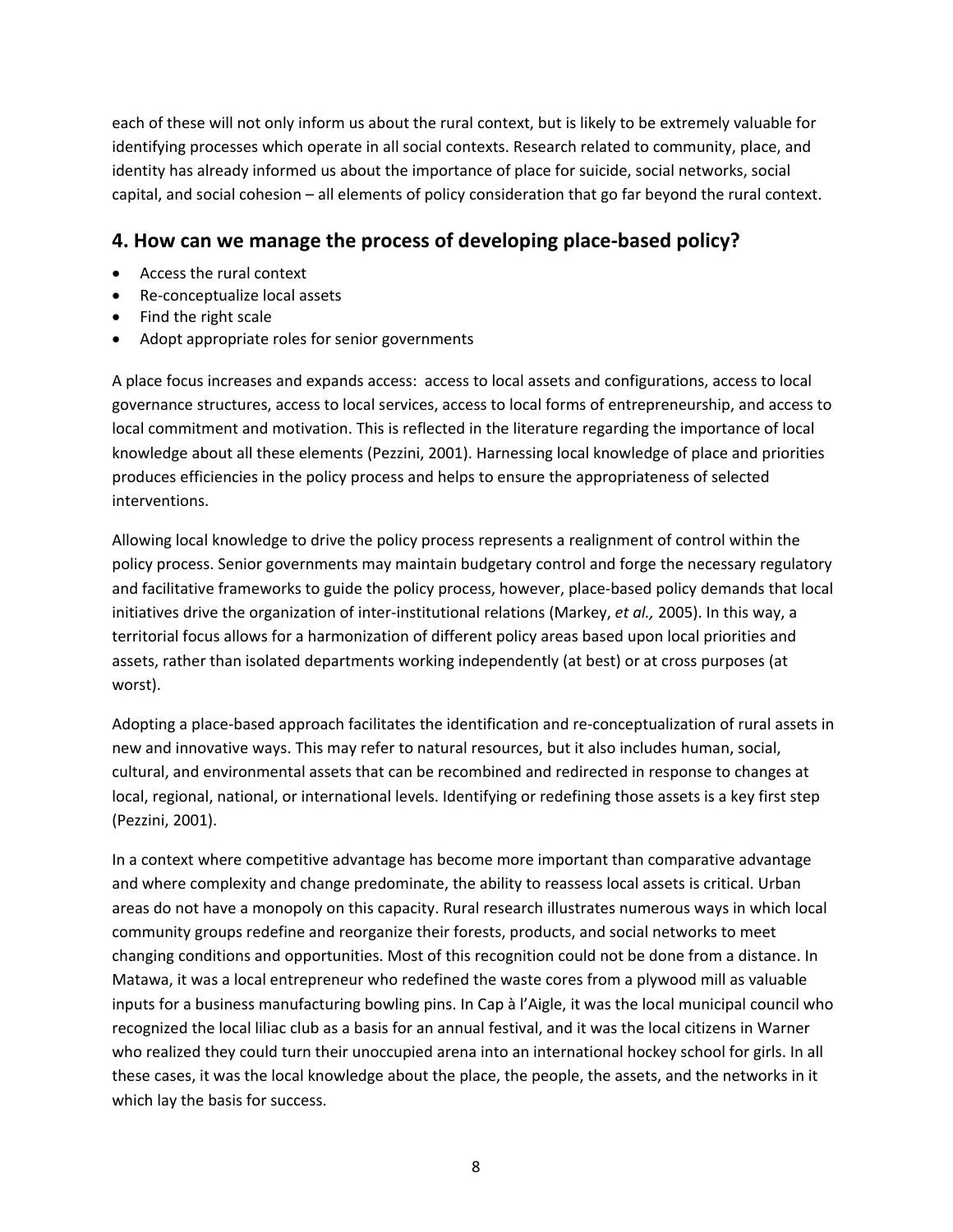These cases also illustrate how a place focus avoided the sectoral separation which so often gets in the way of innovation and flexibility. To the Matawa entrepreneur the distinction between forestry and manufacturing was irrelevant. The citizens of Cap à l'Aigle were not hampered by the distinctions among municipalities, tourism, finance, or trade – in fact, they made use of all of them when developing and implementing their strategies. The concurrence of assets, skills, networks, and knowledge in the same location necessarily created the conditions for inter‐institutional collaboration.

Similar examples exist for addressing the scale of policy (Bradford, 2004). Evidence from provincial comparisons, for example, suggests that strengthening the capacity of municipalities includes strengthening the regional structures in which they operate. This is clearly illustrated by a comparison of Quebec and Alberta's response to municipal development. Both of these governments champion a bottom‐up approach and encourage local municipalities to engage in an expanded mandate over local decision‐making ‐ moving beyond the maintenance of roads and water to include economic development and environmental stewardship. However, the institutional contexts of these two provinces are considerably different – reinforcing the importance of institutions for defining 'place' (Singleton, 2002).

During the early 1990s, Québec established a number of regional county-based boards and equivalent territories grouped into 86 *municipalités régionales de comté* (MRC) and 18 equivalent territories (TE). These boards provide county and some city-level venues for municipal officials to meet, debate, and decide issues including territorial planning, economic development, and employment assistance. The emphasis is typically on regional development – across sectors and inclusive of social development. They are in turn grouped into 17 administrative regions responsible for the distribution of development funding and intra‐level collaboration.

In Alberta, the approach is more *laissez‐faire*. As a result of several provincial initiatives, in 2000 they established a mechanism whereby municipalities may join into Regional Economic Development Alliances (REDA). At present there are 14 REDAs throughout the province in which over 250 communities are involved. These organizations are self‐selected alliances among governments, businesses, and local institutions with the primary objective of economic development. The provincial government plays a supportive role through advice and financing based on proposals and business plans.

The results have been dramatically different at the local level. In Québec there are many examples of regional initiatives – tailored to local conditions and themselves providing a basis for second‐order activities in small places. They are frequently broad‐based – including economic, social, health, environmental, and cultural elements in independent or coordinated activities. Over the 20 or so years of their operation within this new regime, local municipalities have learned how to use the regional structures to voice their concerns, debate, negotiate, compromise, and collaborate with other municipalities, and in turn, to negotiate with the provincial government on behalf of their region and village or town. In turn, the provincial government has discovered the value in subsidiarity – now allocating responsibility to the regional boards for a wide range of economic and social policy and programs, and (most importantly) showing confidence in the decisions and accountability of the MRCs.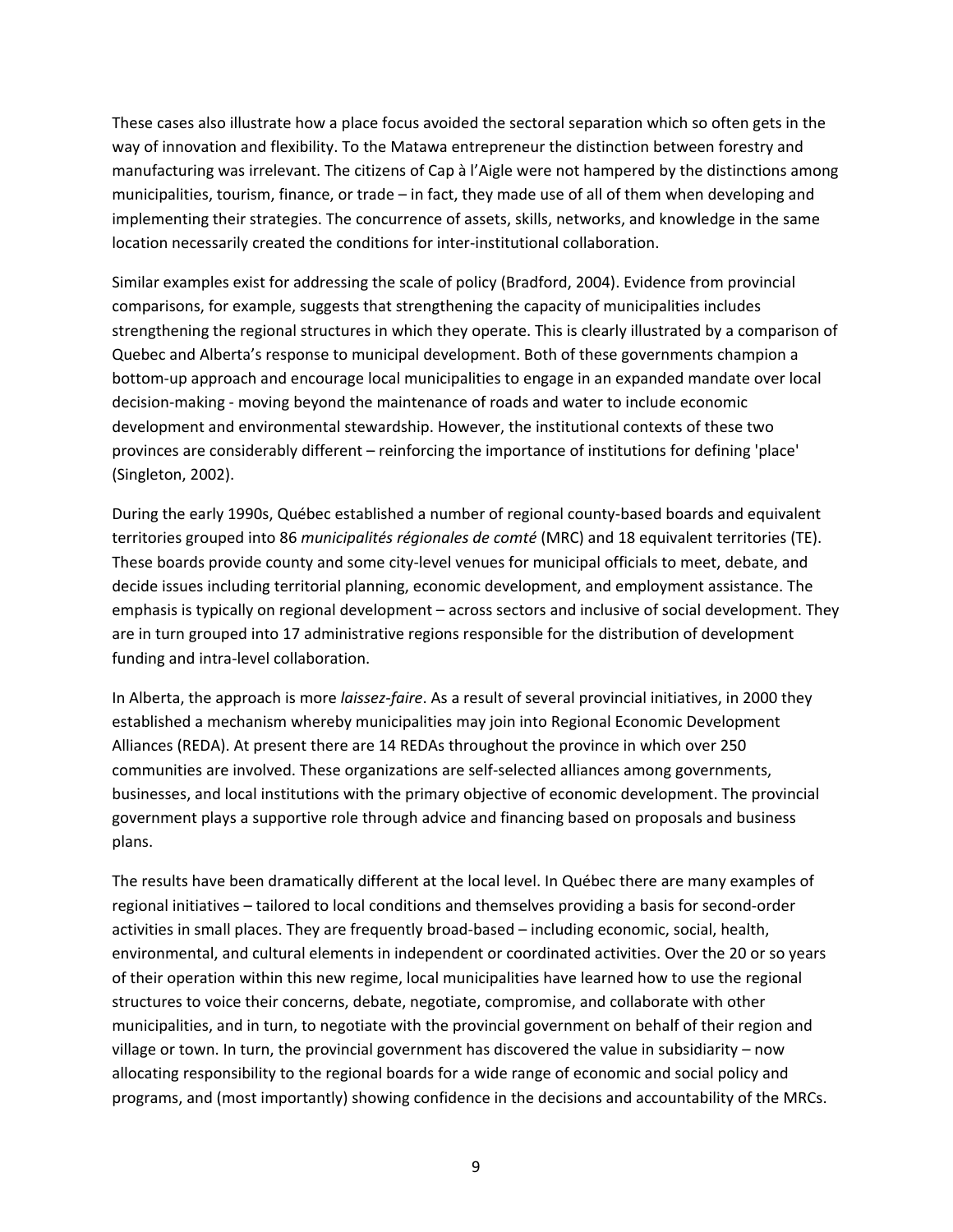In Alberta the situation is very different. The 14 REDAs have been established involving about 75% of the provincial municipalities. Many of them have ongoing projects, primarily focusing on business retention and growth, marketing, opportunity identification, and investment attraction (REDA Overview: http://www.albertacanada.com/documents/RD-RED\_REDAOverview.pdf). Even the discussion of community development has a distinctive focus on economic issues over social or environmental concerns (http://www.albertacanada.com/regionaldev/1216.html). Many municipalities, on the other hand, were unable to get beyond their protectionist traditions to reach agreements with their neighbours around the complex challenges they faced – either denying that conflicts of interest existed or refusing to discuss them in any but the most limited terms. In the end, the provincial government simply made the decisions for these municipalities, pointing to the failure of regional collaboration, lack of accountability, and the pressure of time as a justification for top‐down management.

There are two lessons which emerge from this comparison. First, the rhetoric of subsidiarity and collaboration needs to be critically assessed in terms of the results. Both provinces have remarkably similar articulations of their regional policy, but the implementation of those principles is considerably different. Second, a policy of bottom‐up development can only work within an institutional context which supports it. Québec established the regional boards with a broad interdepartmental mandate and sufficient resources to make them work – at both municipal and regional levels. Alberta created the opportunity for regional alliances to form, but with a relatively narrow focus and resources with conditions that matched that narrow focus.

Finally, the institutionalization of local and regional capacity and redirection to place‐based development does not mean that senior governments may then abandon the rural development process (Goldenburg, 2008; Bradford, 2003; Bryant and Joseph, 2001). Rather, place-based development challenges all levels to identify appropriate roles for senior governments. One of the central lessons we draw from the literature is that effective rural development must include a partnership between top down state actors and bottom up community interests. Bryant (forthcoming) conceptualizes this process as senior governments and local actors collaborating to "co-construct" appropriate patterns of territorial development. The continued participation of the state is crucial not only because they have jurisdictional responsibility over critical public policy levers that can facilitate local and regional change, but they are mandated to act on a broader scale and thus are responsible for a wider body of supports and tools to facilitate local development. It makes little sense to talk about local development options without recognizing the senior government policy levers needed to realize their potential.

In addition to leveraging and facilitating rural development opportunities, the challenges facing rural communities require the scale and coordinating capacity of senior governments. For example, the impacts of the pine beetle epidemic throughout northern BC require the scale and coordination capacity of senior governments to steer an effective transition and to help foster regional collaboration. This and other issues (e.g. Aboriginal development and treaty, resource industry restructuring, resource depletion, climate change, and trade issues) are of a structural nature that supersede the capacity of individual communities and regions to confront effectively.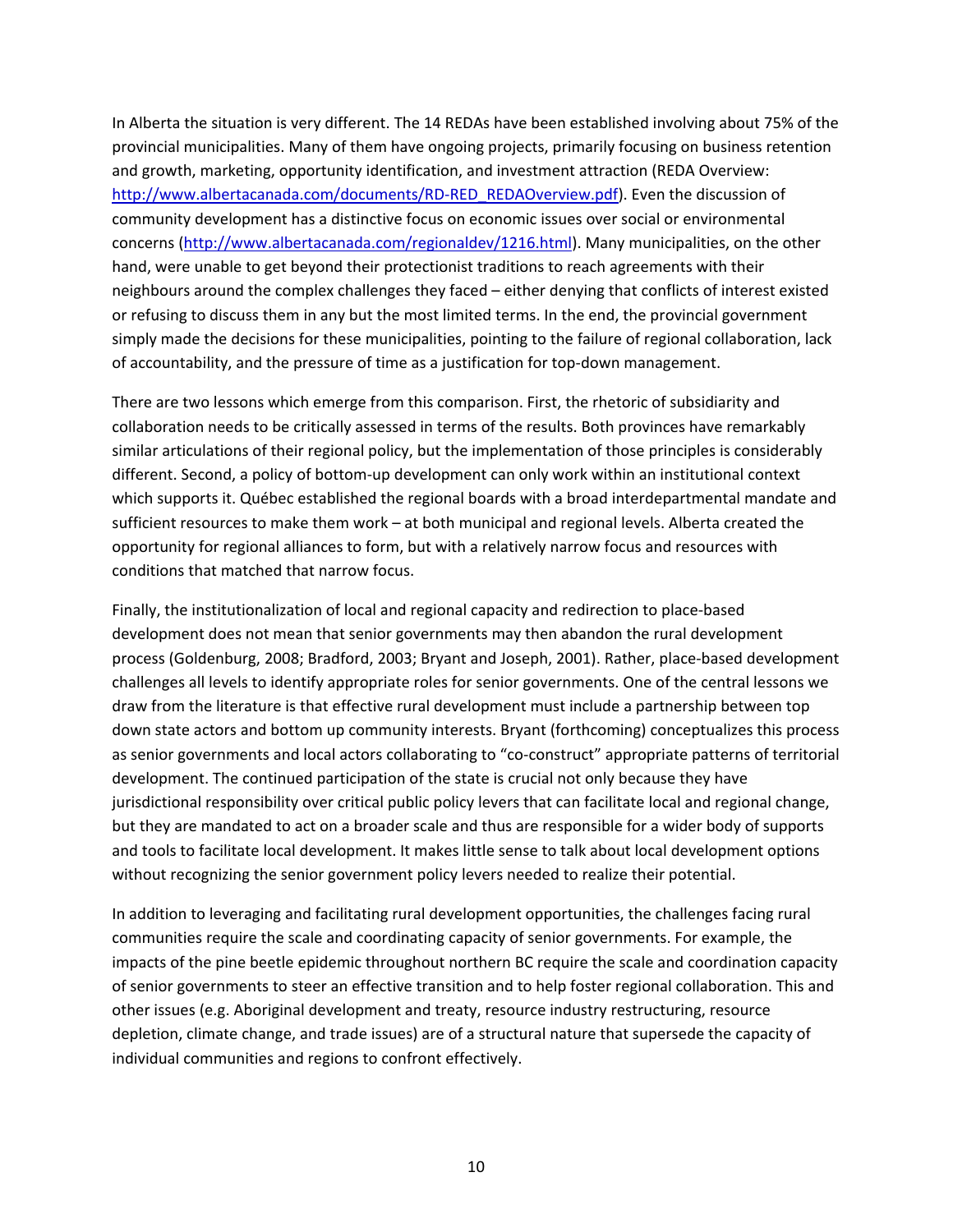## **5. How can we be strategic about implementing place‐based policies?**

- Adopt an investment orientation
- Build local capacity
- Support rural service delivery
- Listen to rural voices
- Recognize place‐based critiques

Being strategic about implementing place‐based policy means designing collaborative processes and interventions that use limited resources (both state and local capacity) to achieve the greatest impact for rural development. First and foremost, this requires a shift in thinking in our approach to rural development issues. Political and economic restructuring processes in Canada have, over the past thirty years, viewed rural areas as a source of resource wealth, primarily used to fund processes of urbanization. Evidence from rural areas indicates that this extraction system is very much dependent on rural infrastructure investments made in the immediate post-war period. This  $20<sup>th</sup>$  Century infrastructure is currently collapsing, jeopardizing rural communities and the broader wealth and benefits we receive from rural regions (Mirza, 2007). Senior governments must once again view rural investments as just that – investments, in the maintenance and expansion of rural well-being and wealth creation at all levels rather than expenses that undermine urban vitality. The question becomes how do we prioritize and organize necessary investments in order to reconstruct robust foundations for rural communities? And, how can we target place‐based policy to ensure that generalized processes of rural renewal become embedded in the specificities of different rural contexts?

First, despite the complexity and variability of the literature on place‐based development, one area of significant convergence regarding the efficacy of the place-based approach concerns the need to build the capacity of local actors and organizations to manage and implement development objectives. Rural places face a variety of capacity barriers, such as access to information, limited staff resources, small pools of expertise, and limited financial resources that place an extra burden on innovative development processes. The question remains then, how do we prioritize and organize necessary investments to build local capacity? Again, the focus here is on being strategic with limited resources, which means spending wisely and ensuring integration across various investments.

Evidence from the rural literature points to a variety of capacity‐building approaches. When the communities of Néguac and Burnt Church faced the loss of their recreation centre, they made good use of their informal networks to cut across the traditional barriers dividing the private, public, and civic sector to put together a package of financing and volunteer work that not only provided a new centre, but created social cohesion across economic, language, and cultural barriers (Devarennes, 2006). Because the citizens of Cap à l'aigle knew of the liliac club in their midst, they were able to turn this into an asset which supports their economic and social life through an internationally recognized annual festival (Morin, 2005). Citizens of Springhill, NS have redefined their local mining assets from ore to geothermal heat and tourism, using multiple place‐specific resources. In all these cases, it was the recognition of local natural and social assets that made the innovations possible – recognition that came from local knowledge and experience.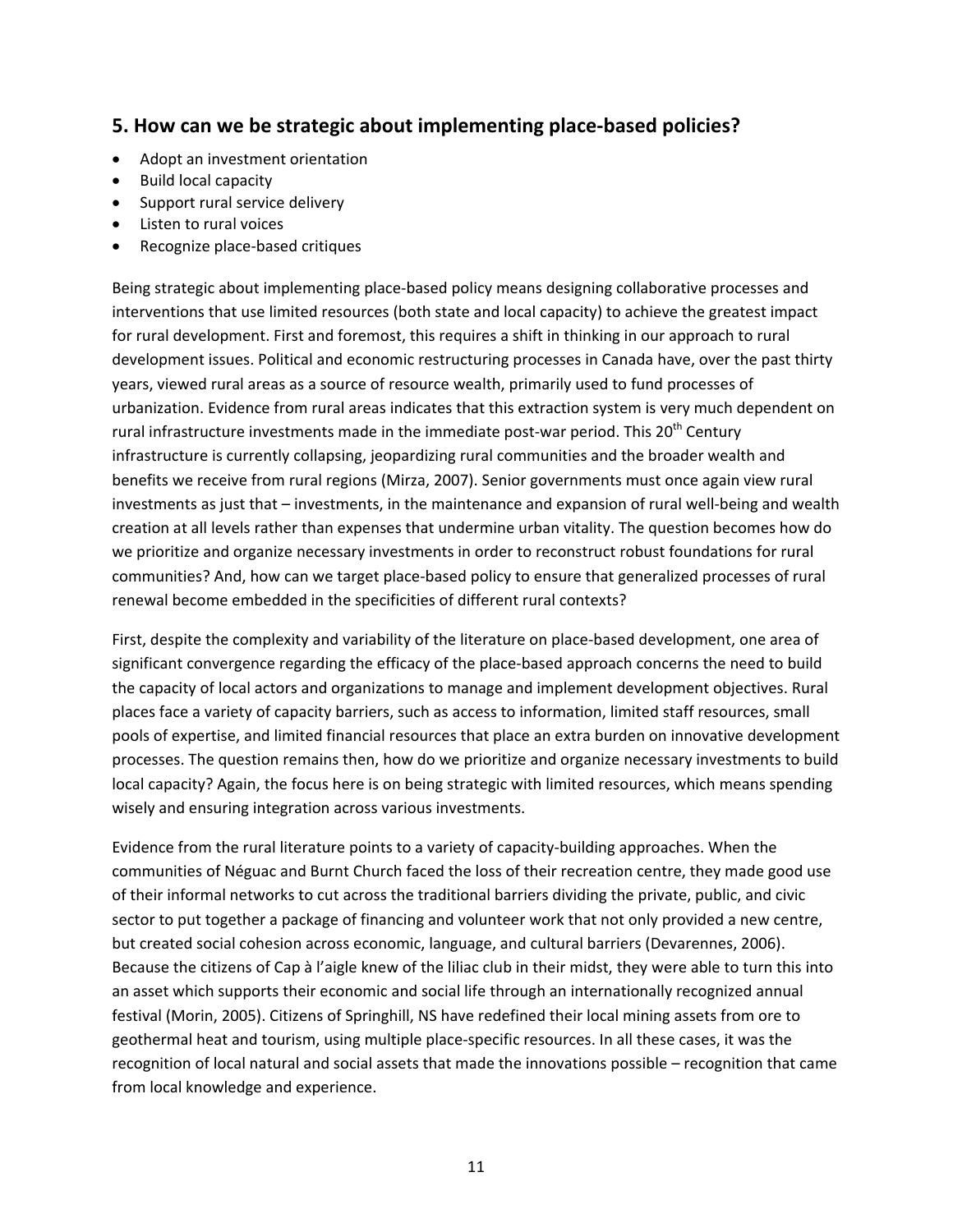Second, perhaps the biggest impact associated with political and economic restructuring process in rural areas has been felt by the service sector. Government withdrawal, combined with a severing or weakening of industrial ties to community have placed significant pressure on the ability of rural areas to maintain standards of service delivery (health care, education, business services, postal services, etc.). This places rural areas in a spiralling catch‐22 whereby they lack the funding infrastructure to support rural services, and once these services disappear, they are no longer capable of attracting or retaining the necessary capital to support service delivery (Hanlon and Halseth, 2005). Researchers have pinpointed service sector support as a critical platform upon which to base other forms of rural development.

Importantly, rural people understand that the form and degree of access to rural services may be different than in urban areas. Rural places are not seeking to revive the strict and largely failed equity objectives of early national regional development programs that sought to deliver standardizes services regardless of community and regional condition. However, the demands of a more competitive economy mean that rural places must seek innovative solutions (and models) to deliver services that will attract and retain both capital and labour. Senior governments can play important roles in supporting research, conducting pilots, and then scaling‐up successful approaches. Examples of innovative rural services drawn from the literature include the following.

When the town of St Paule, QC realized they were in danger of losing their school they looked around their region to assess their options. Combining the high quality of their school infrastructure, teaching, and community organization, they marketed their school as a desirable place for parents to send their children – including parents in the nearby city of Matane. They successfully reversed the usual direction of bussing by bringing sufficient children from the city to their rural community to keep the school open. When the farmers in Wood River SK faced the prospect of long drives to truck their grain after the close of their railway, they purchased the rail, and built a rail loading facility for grain in a public‐private co‐ operative arrangement. The facility now draws farmers from miles around – reducing their costs and contributing to the local town. Facing the loss of its hospital and associated medical facilities, the town of Springhill, NS developed a campaign for the attraction of a nurse‐practitioner. This has now become a very successful initiative – providing services to the community and teaching opportunities to students in the medical field.

Being strategic in place-based development requires efficient and effective models of facilitating the coconstruction process that links senior governments with communities and regions (Bryant, forthcoming; Bradford, 2007; Blank, 2005). The tolerance and willingness of both community and state actors involved in the policy transition process to engage in discussion, experiment with different models, and accommodate shifting external forces depends on good process. In the absence of good process, actors become frustrated and less willing to re‐visit collaborative initiatives for fear of failure. In essence, good process and models of governance lead to more effective implementation. Best practices highlighted in the literature include the following.

The highly successful approach of the Community Futures Program is well recognized internationally for getting the basics right. With 22 years of experience the program demonstrates the value of local initiation and participation; flexible supports – both financial and organizational; cross‐sector and cross‐ departmental collaboration; close and respectful relations among the various levels of government; and long term commitment. When Seguin councillors faced resistance from their seasonal residents to increased taxes and local development, they decided to actively recruit those seasonal members to municipal committees and councils. They discovered that this inclusive approach not only dramatically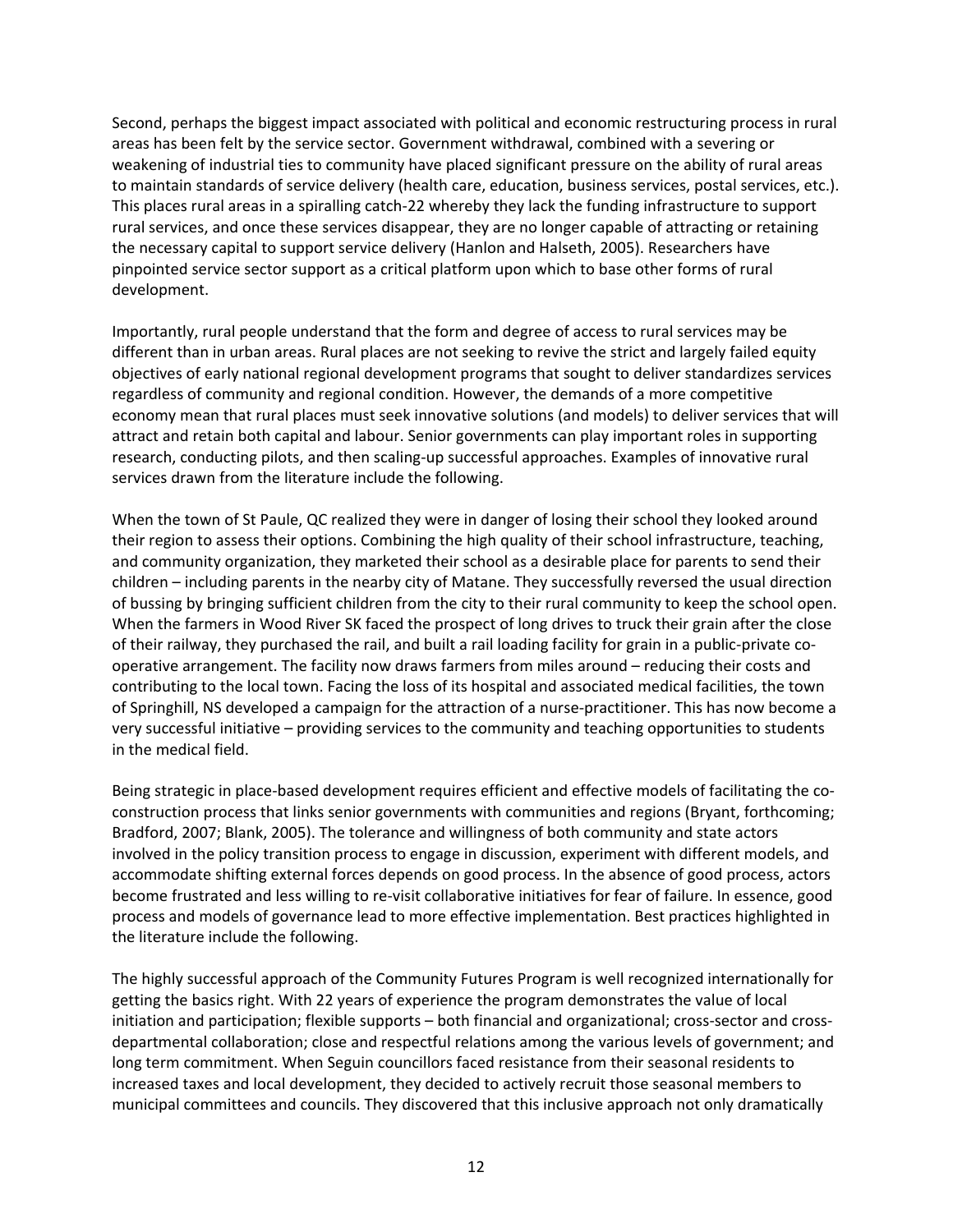reduced the resistance to tax increases for development projects, but the newcomers brought with them expertise and networks that increased the local capacity substantially. Tweed's long time resistance to collaboration with its neighbouring communities was eventually overcome when they were unable to meet their commitments to organize a national conference. In desperation, they established a working committee with three other communities in order to accommodate the guests and provide adequate services. The success of this collaboration encouraged them to work together on other regional projects – eventually collectively identifying themselves as "Comfort Country" and creating a strategic development plan for the whole region.

Finally, the literature offers a variety of cautions against idealizing local or community‐based strategies. The demand for greater local control and broader policy objectives related to participation and buy‐in are worthy objectives within a place‐based policy framework. They have also proven to be effective and to deliver a variety of positive externalities to the policy process related to empowerment, efficacy, efficiency and long-term sustainability. However, the complexity associated with mixing place and people‐based strategies, combined with concerns about the capacity of rural communities to sustain policy processes and to achieve a semblance of equity means that we must temper this localist enthusiasm. A number of researchers have highlighted a variety of cautions associated with implementing place based approaches at community and regional scales (Reddel, 2002; MacLeod, 2001; Swanson, 2001b; Lovering, 1999; Polèse, 1999), including:

- Devolution to local development authorities may create a democratic deficit where un‐elected individuals determine regional priorities;
- Place-based promoters tend to under-represent the continued importance of the state;
- Local development creates a danger of elitism, parochialism, and loss of ability to enforce the broader public interest;
- Interpersonal conflicts at a local level may become more influential and stall policy progress;
- Local and regional development authorities often lack effective sanction abilities and are therefore ignored; and
- Place-based approaches may conflict with established jurisdictions and require broader institutional restructuring and/or power sharing.

## **Conclusion**

Rural conditions and rural research provide insights about place‐relevant policy that can contribute valuable lessons for both rural and urban contexts. In some cases this means challenging or reinforcing urban‐focused discussions and in others it means introducing new perspectives and data into the mix. As with the integration of a place-inspired focus in general, we can learn more by considering all of these points of view.

Rural research illuminates the limitations and failures of sector‐specific and institution‐specific perspectives. By virtue of the fact that rural communities are relatively small and their administrative capacity is usually stressed, the contradictions and obstacles of sectoral approaches become visible. In response, many rural places provide useful examples of the ways in which cross‐sector and cross‐ institutional collaboration might occur. By taking advantage of bridging social networks and expanding their capacities beyond formal relations, many communities have been able to overcome conflicts of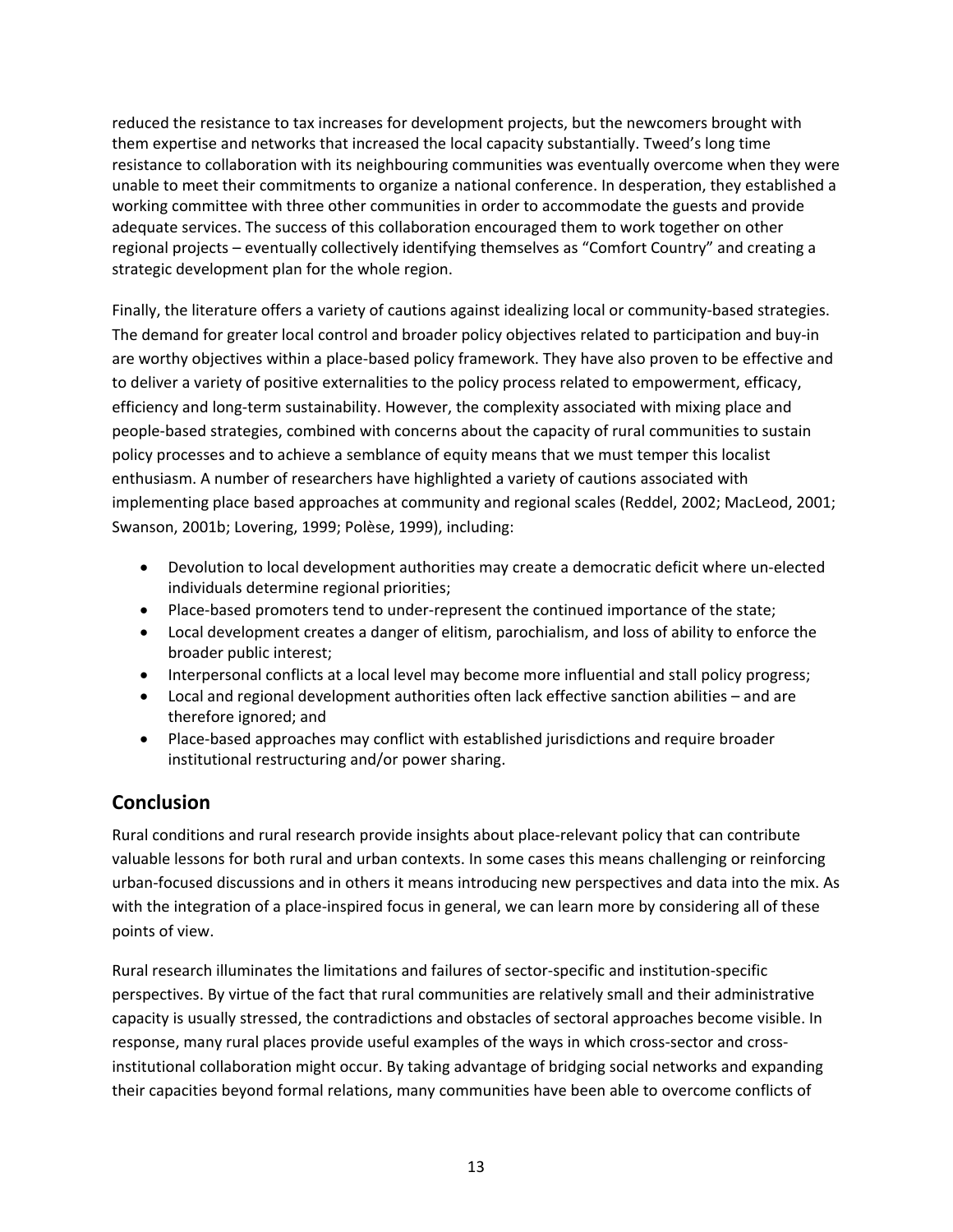property and social rights (Ste‐Françoise), integrate traditional and bureaucratic approaches to organization (Carcross/Taglish), and create venues in which conflicting interests can be expressed and compromises sought (QC). These are all useful lessons for urban as well as rural places.

Rural places also teach us that the process of collaboration and change is a long term one. Only with the assurance of continued engagement can compromise emerge as an acceptable strategy. This means, therefore, that specific venues for this engagement become a high policy priority and that the processes must be tolerant of experimentation, failure, and breakage – personal, social, and physical. Promising examples of the processes involved emerge within the MRCs of rural Québec and the land and governance negotiations with First Nations groups, but the lessons are just as relevant for the Downtown East Side of Vancouver or the committee rooms of Ottawa.

Place‐based policy is not just about local places. Rural municipalities appear to work best when they are integrated with others in their region, where that integration is across institutional divisions, and where those regions are in turn integrated into provincial or federal governments. We expect that the same lessons would apply to urban centres – where neighbourhoods, boroughs, and cities serve similar functions for local recognition and support, regional venues for addressing conflicts and opportunities, and central institutions for coordination and capacity‐building.

As Bradford (2003) reminds us, place‐based policy is not a panacea for rural, community, or economic revitalization. Instead, we need to get the balance right. This means tailoring the power of our individual‐focused institutions to the special requirements and opportunities of particular places. It means reorganizing those institutions so they are sensitive to local conditions, supportive and nurturing of growth in local capacity, and able to respond to the many opportunities emerging from local initiatives.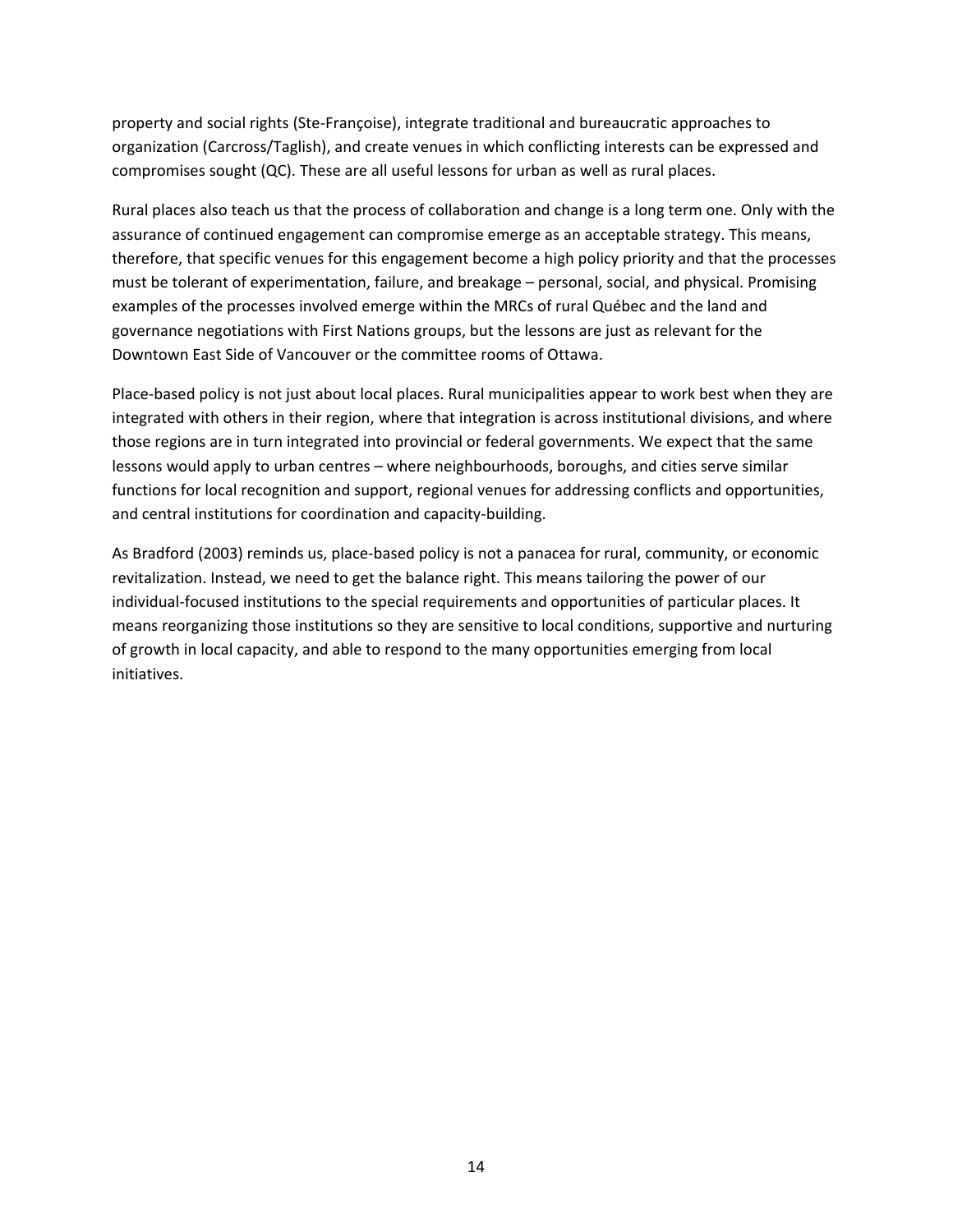#### **References**

- Blank, R. M. (2005). Poverty, policy, and place: How poverty and policies to alleviate poverty are shaped by local characteristics. *International Regional Science Review, 28*(4), 441‐464.
- Bollman, R. (2007). *Factors Driving Canada's Rural Economy: 1914 – 2006*. Ottawa: Statistics Canada, Agricultural Division.
- Bradford, N. (2004). Place matters and multi‐level governance: Perspectives on a new urban policy paradigm. *Policy Options, 25*(2)
- Bradford, N. (2007). Placing social policy? Reflections on Canada's New Deal for cities and communities. *Canadian Journal of Urban Research, 16*(2), 1‐26.
- Bradford, N. (2003). *Cities and Communities that Work: Innovative Practices, Enabling Policies*. Ottawa: Canadian Policy Research Network.
- Bryant, C. and Joseph, A. (2001). Canada's rural population: Trends in space and implications in place. *Canadian Geographer, 45*(1), 132‐137.
- Bryant, C. (forthcoming). Co-Constructing Rural Communities in the 21<sup>st</sup> Century: Challenges for Central Governments and the Research Community in Working Effectively with Local and Regional Actors. In G. Halseth, S. Markey, D. Bruce, *The Next Rural Economies: Constructing Rural Place in A Global Economy*.
- Castells, M. (2004). *The Power of Identity*. London: Blackwell.
- Chandler, M. J., Lalonde, C. E., Sokol, B. W., & Hallett, D. (2003). *Personal Persistence, Identity Development, and Suicide: A Study of Native and Non‐Native North American Adolescents* (Monographs of the Society for Research in Child Development No. Serial No. 273, 68 (2)).
- Devarennes, H. (2006). *Nouvelle gouvernance : trois cas dans le territoire rural de Néguac‐Alnwick*. Unpublished doctoral dissertation, Université de Moncton, Moncton.
- Fluharty, C. W. (2002). Toward a community‐based national rural policy: The importance of the social services sector. *Child Welfare, 81*(5), 663.
- Goldenberg, M. (2008). *A Review of Rural and Regional Development Policies and Programs*. Ottawa: Canadian Policy Research Networks.
- Halseth, G., & Ryser, L. (2006). Trends in Service Delivery: Examples From Rural and Small Town Canada, 1998 to 2005*. Journal of Rural and Community Development, 1*(1), 70‐90.
- Hanlon, N. and G. Halseth. (2005). "The greying of resource communities in northern BC: implications for health care delivery in already under‐serviced communities", *Canadian Geographer*, 49(1): 1‐24.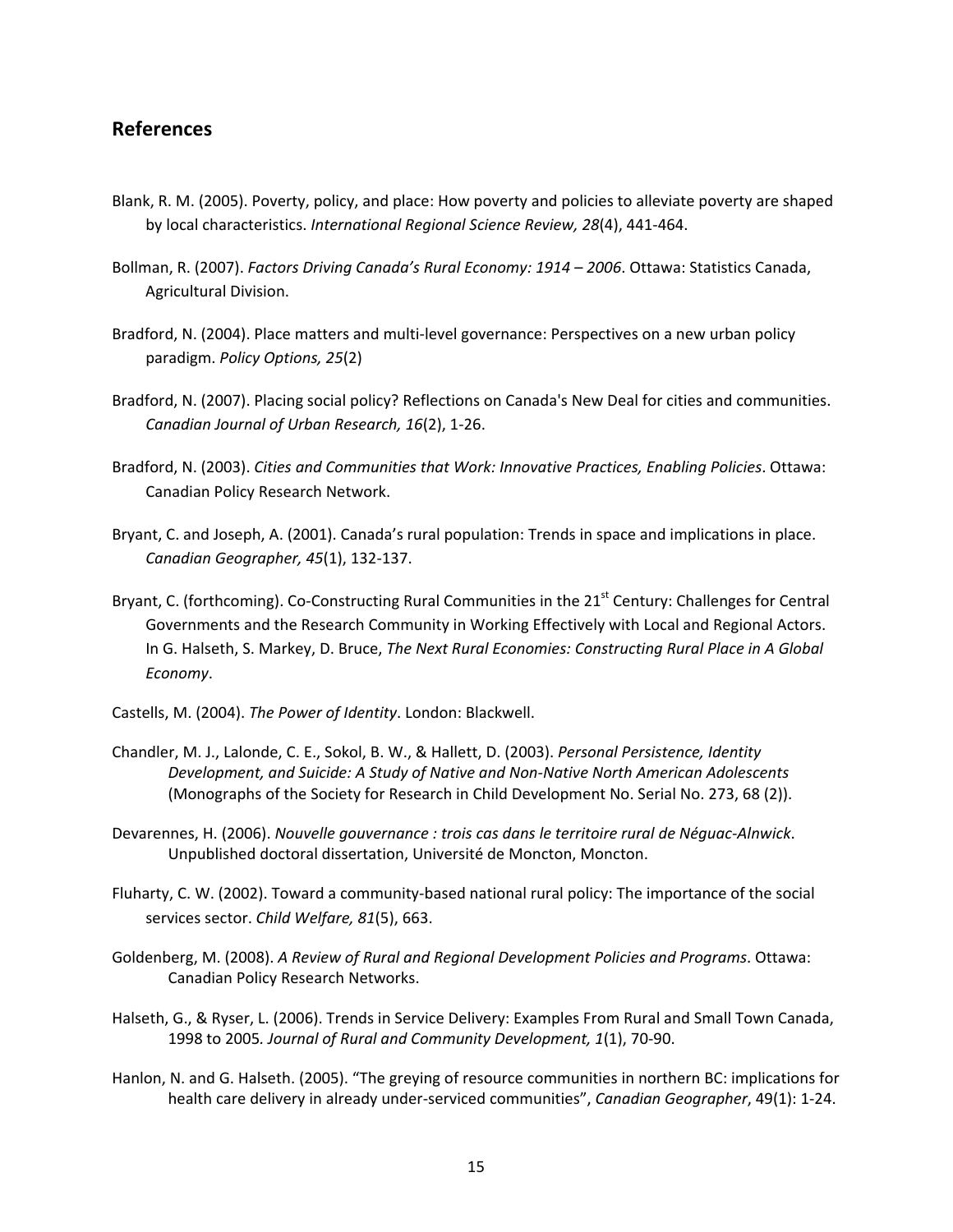- Innis, H. A. (1995). *Staples, Markets, and Cultural Change: Selected Essays of Harold A. Innis*. Montréal: McGill‐Queens University Press.
- Jacob, B., Lipton, B., Hagens, V., & Reimer, B. (2008). Re‐thinking local autonomy: perceptions from four rural municipalities. *Canadian Public Administration, 51*(3), 407‐427.
- Jean, B. (2006). The Study of Rural Communities in Quebec: From the "folk society" Monographic Approach to the Recent Revival of Community as Place‐based Rural Development. *Journal of Rural and Community Development, 1*(2), 56‐68.
- Kitson, M., R. Martin, Tyler, P. (2004). "Regional Competitiveness: An Elusive yet Key Concept?." *Regional Studies*, 38(9): 991‐999.
- Kraybill, D. and Kilkenny, M. (2003). *Economic rationales for and against place‐based policies* Rural Development, Place‐based Policy: Sociologists Critique Economists." AAEA‐RSS Annual Meeting, "Spatial Inequality: Continuity and Change in Territorial Stratification," Montreal, Canada, July 27‐ 30, 2003.
- Lovering, J. (1999). "Theory Led by Policy: The Inadequacies of the 'New Regionalism'." *International Journal of Urban and Regional Research,* 23, 379‐85.
- MacLeod, G. (2001). Beyond soft institutionalism: accumulation, regulation, and their geographical fixes. *Environment and Planning A* 33(7), 1145‐1167.
- Marchak, M. P. (1988). *Ideological Perspectives on Canada. 3rd ed*. Toronto: McGraw‐Hill Ryerson Limited.
- Markey, S., Pierce, J.T., Vodden, K., and Roseland, M. (2005) *Second Growth: Community Economic Development in Rural British Columbia*, UBC Press, Vancouver.
- Markey, S. and Halseth, G., Manson, D. (2006). The Struggle to Compete: From Comparative to Competitive Advantage in Northern British Columbia." *International Planning Studies*, 11(1), 19‐ 39.
- Markusen, A., & Glasmeier, A. (2008). Overhauling and revitalizing federal economic development programs: Commentary. *Economic Development Quarterly, 22*(2), Sept 27, 2008.
- Matthews, R., & Young, N. (2005). Development on the Margin ‐ Development Orthodoxy and the Success of Lax Kw'Alaams, British Columbia. *Journal of Aboriginal Economic Development, 4*(2), 95‐ 103.
- Mirza, S. (2007). *Danger Ahead: The Coming Collapse of Canada's Municipal Infrastructure*. Ottawa: Federation of Canadian Municipalities.
- Morin, S.‐A. (2005). *La nouvelle gouvernance rurale: le cas de la Corporation «Cap‐à‐l'Aigle, Villages des Lilas*. Unpublished doctoral dissertation, Université du Québec à Rimouski, Rimouski.